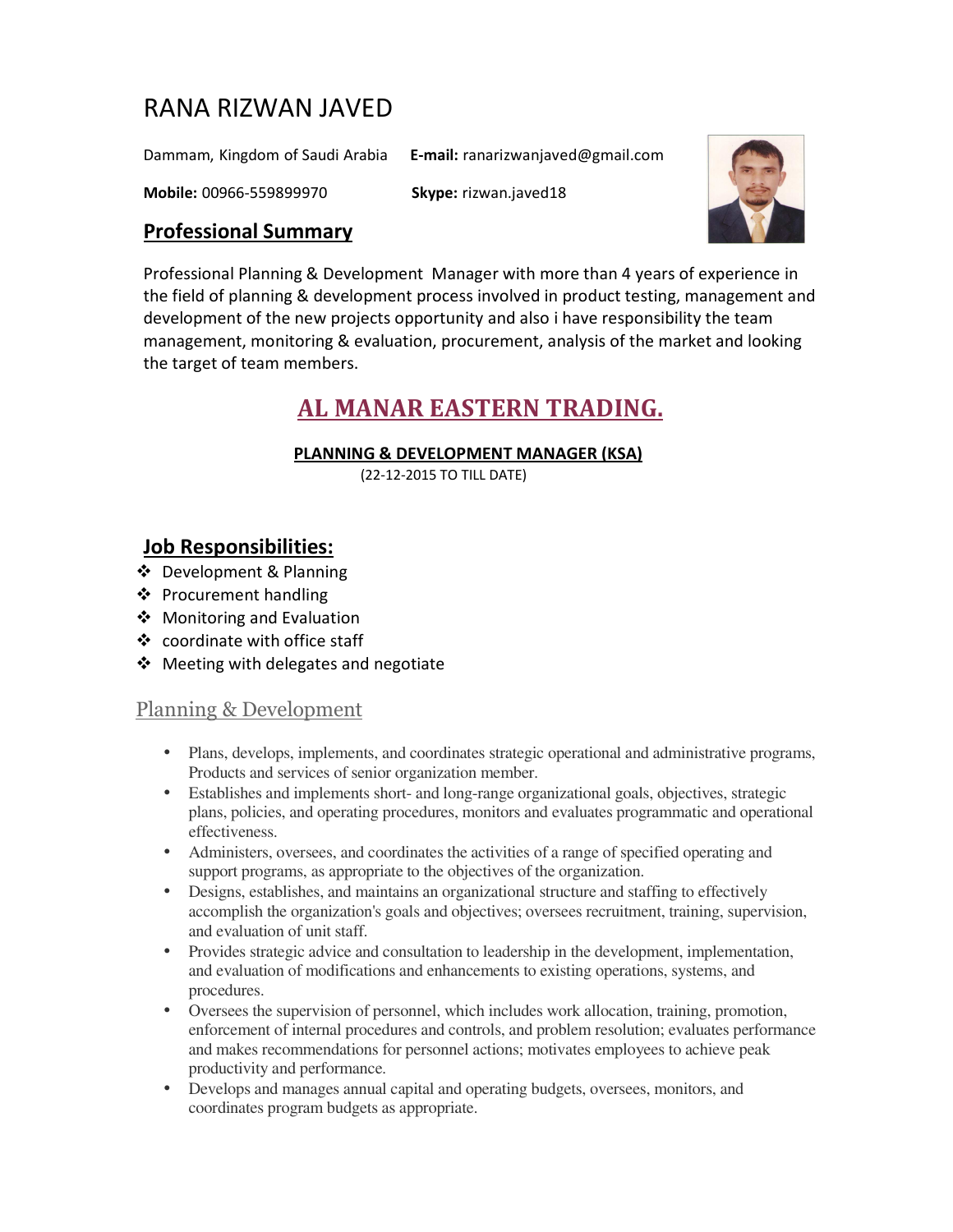# Monitoring & Evaluation:

- Facilitate development of theBusiness and Country team operational plans.
- Develop and implement data collection techniques and tools, including working with external service providers to develop other relevant management information systems.
- Train Sales team to use data collection tools and techniques, including ongoing mentoring and support.
- Analyze data to track project and program progress against agreed targets and log-frames.
- Guide and coordinate all M&E activities and accordingly assign the roles for staff. Business participants and partners.
- Develop and implement evaluation plans for all Teams and Country Office as a whole.
- Prepare reports for internal and external audiences based on data from monitoring and evaluation processes. Discuss emerging issues from Branches progress and evaluation reports, and coordinate the development and follow up of action plans for recommendations.
- Develop and coordinate an overall framework and calendar (including guidelines and procedures) for Business and program monitoring and evaluation.
- Manage service providers to ensure value for money and timely supply of materials and services.
- Work with other Company staff to ensure adherence to company principles and promote company visibility.

# Procurement:

- Research a profitable suppliers and initiate business and organization partnerships
- Approve the ordering of necessary goods and services
- Finalize purchase details of orders and deliveries
- Examine and test existing contracts
- Track and report key functional metrics to reduce expenses and improve effectiveness
- Foresee alterations in the comparative negotiating ability of suppliers and clients
- Expect unfavorable events through analysis of data and prepare control strategies
- Oversees purchasing Responsibilities perform
- Develops and implements strategies for procuring, storing, and distributing goods or services and maintaining stock levels

# **Gulf Diameter Est. Dammam, KSA Sales and Marketing Specialist(KSA)**

#### **(**04-04-2013-To 01-12-2015)

# Roles & Responsibilities:

- Identify new markets and/or new approaches to existing markets.
- Travels to assigned sales territories and work closely with sales team to ensure that all commitments to customers and sales targets are met.
- Develop and manage and business development campaigns that drive new business opportunities.
- Actively measure performance of existing agents, partners and distributors in the market, and keep regular contact and attendance with the key current customers.
- Liaise and coordinate with projects business line to achieve company's targets.
- Update on competitors activities and make recommendations and take necessary action plan to stay ahead.
- Carry out the marketing activities to promote company image through; advertisements, catalogue printing, direct mailing, sales seminars etc.
- Conducting training to sales team on product and its application, presentation skills  $\&$
- salesmanship, products update, company's sales tools usage and operations. Any other task/ project assigned to me by the GM.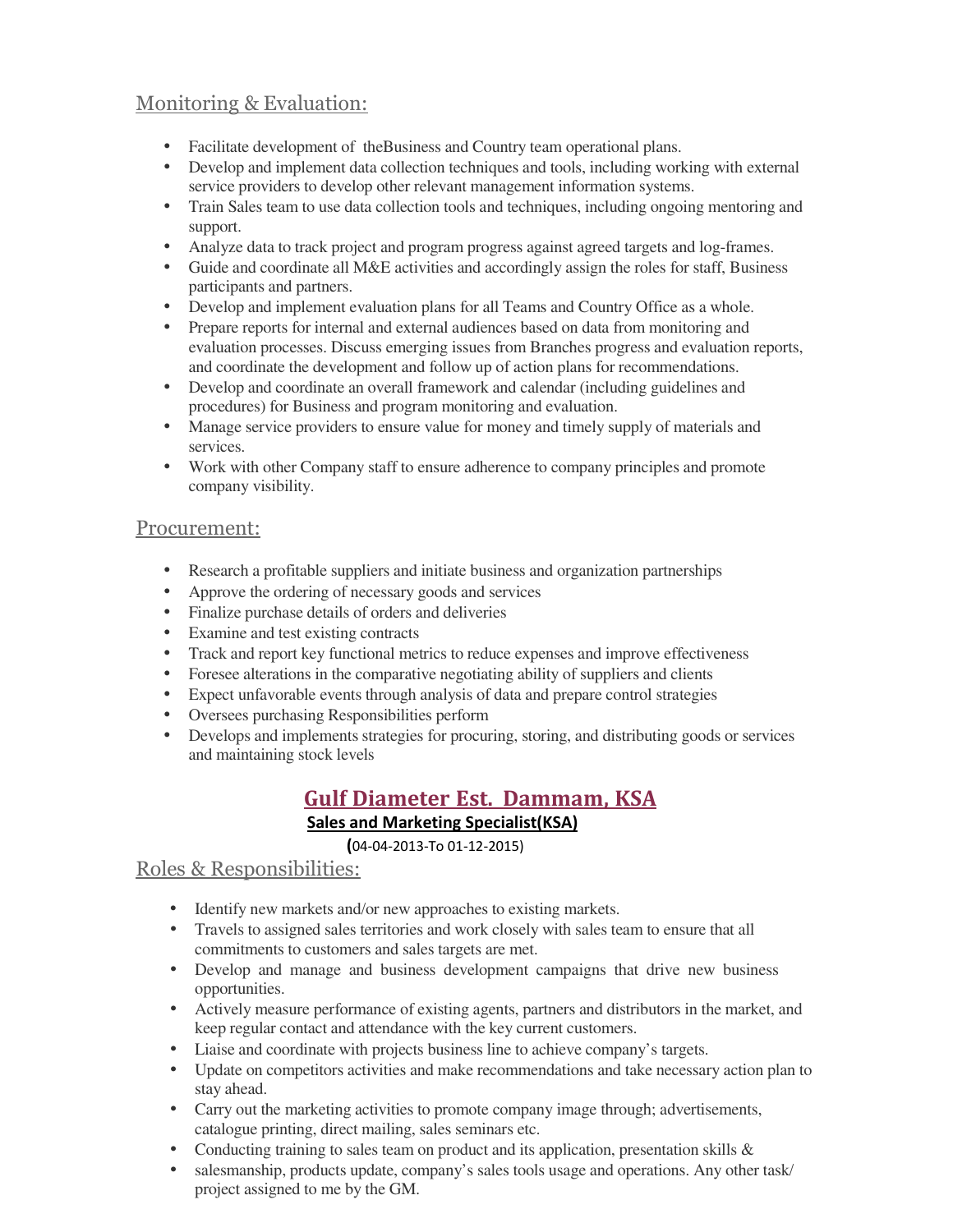#### Procurement

- Estimating and establishing cost parameters and budgets for purchases
- Maintain accurate records of purchases and pricing
- Create and maintain good relationships with vendors/suppliers
- Making professional decisions in a fast-paced environment
- Maintain records of purchases, pricing, and other important data
- Review and analyze all vendors/suppliers, supply, and price options
- Negotiate the best deal for pricing and supply contracts
- ensure that the products and supplies are high quality
- Maintain and update list of suppliers and their qualifications, delivery times, and potential future development
- Working with team members and Procurement Manager to complete duties as needed

#### **Major Brands:**

- DEWALT Chemicals (AC100-PRO, PURE150-PRO, PV50-PRO), and
- Mechanical anchor bolts.
- DEWALT nailing tools (gas actuated and powder actuated).
- Heller German bits (Concrete, Auger bits, Stainless Steel and Cobalt). CARRAT German Coring Machines and core bits.
- Powerbor magnetic Drill Machines and Cutters (Sheffield, UK)

#### **Major Projects:**

National Guard Housing Project in Dammam

 Customer Relationship Management Product Promotion Interest Creation

Sadara Project in Jubail Chemicals approvals Order placements

Wasit Gas Project in Jubail

 Product delivery monitoring Business Requirements Recommendations to project management

Ras Al-Khair Power Plant (RKPP) in Jubail Meetings with project Management Sales team feedback from customers

Matrafiah Sahara Housing project in Jubail Meeting with Construction Department Get approval for our company product Fellow up for order and delivery team

Jalmudah District Project (Construction of Building) in Jubail Visit all District Projects Find the Potential Companies Meeting with the concern Department Get the approval for our Target Product Monitoring Sales Team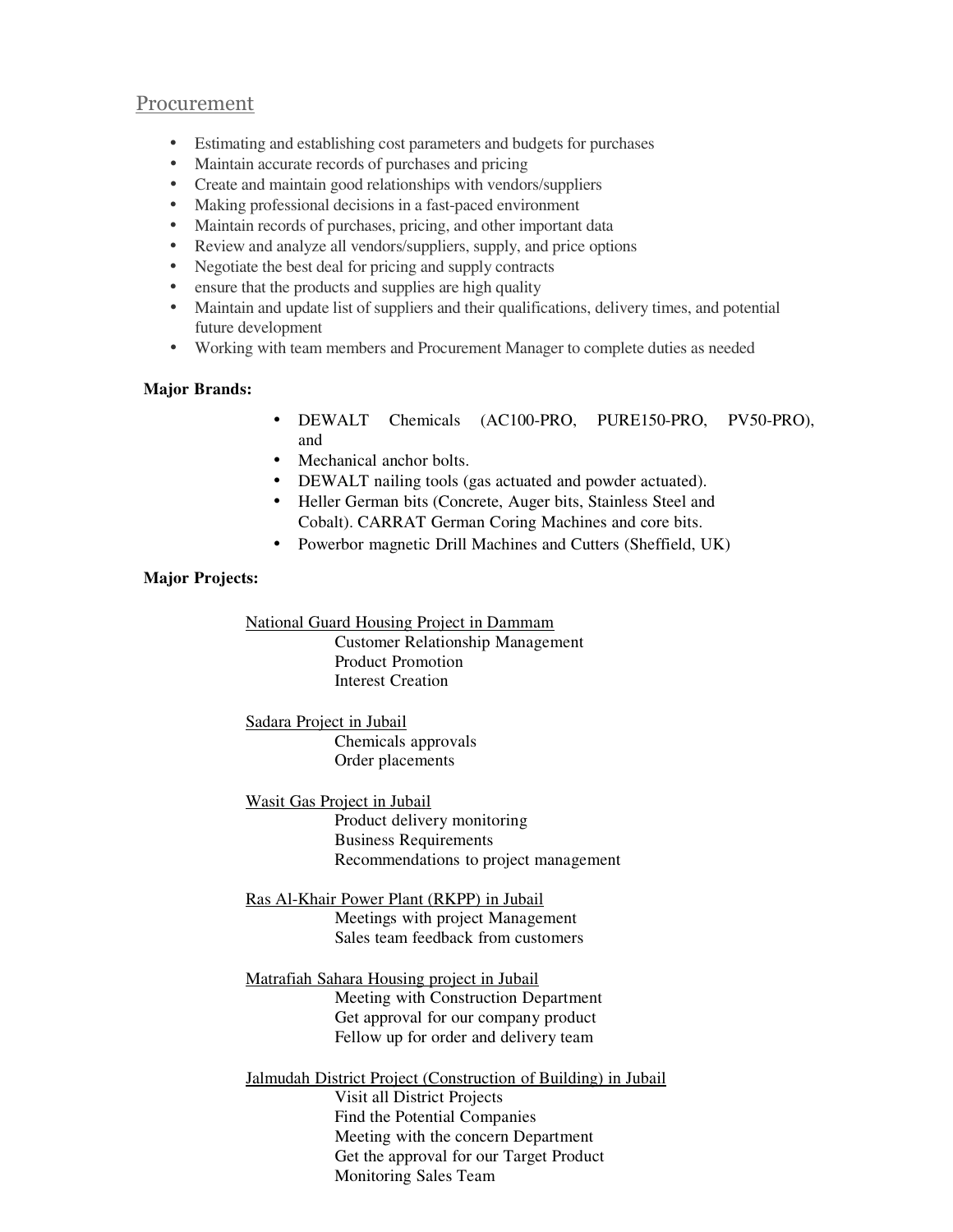# **Jammal Mohammad Afri Est. Dammam, KSA**

#### **Sales Executive**

#### (01-10-2009 to 23-10-2012)

### Major Responsibilities:

- Visit customers and job sites on daily basis.
- Introduce company products and conduct intensive demonstrations and product shows. Responsibility of sales to new and pre-defined accounts.
- Generate new accounts.
- Develop and maintain good customer records and relations.
- Execute work with compliance to the company standards of sales execution.
- Coordinate sales actions with marketing, engineering and logistics team. Timely reporting.

#### **Major Brands:**

- Rotabroach Magnetic Drill Machine and Core Cutters (UK).
- Metabo Power Tools (Germany)
- Ingersoll Rand Diaphragm & Piston Pump (USA)
- Camlok Lifting Clamps (UK)
- Atlas Cutting & Grinding Disc (Thailand)

### **Pakistan Educational Research & Development (Bahawalpur, Pakistan)**

### **District Manager**

(20-03-2005 to 20-09-2009)

### Major Responsibilities:

- Plans, develops, coordinates, promotes and supervises a variety of literacy programs, events and services to meet the educational needs of the community.
- Supervises the daily activities of assigned staff, prioritizes and assigns tasks and projects, Monitors work and evaluates performance and monitors operations.
- Conducts community outreach programs, including presentations to community groups and schools to promote the literacy programs and events.
- Prepares and reviews statistical and analytical reports of program activities, services and events, gathers and compiles data for reports.
- Coordinates recruitment efforts to attract and retain volunteer tutors. Maintains the absolute confidentiality of all records and information.

# **EDUCATION:**

#### **Masters in Economics** (2003-2005)

#### **Islamia University of Bahawalpur:**

#### **Modules Includes:**

Economics Statistics & Econometrics; Mathematical Economics; Advance Mathematical Economics; Micro Economics; Macro Economics; Economics Development & Planning; Public Finance & Monetary Economics; International Economics; Economics of Islam